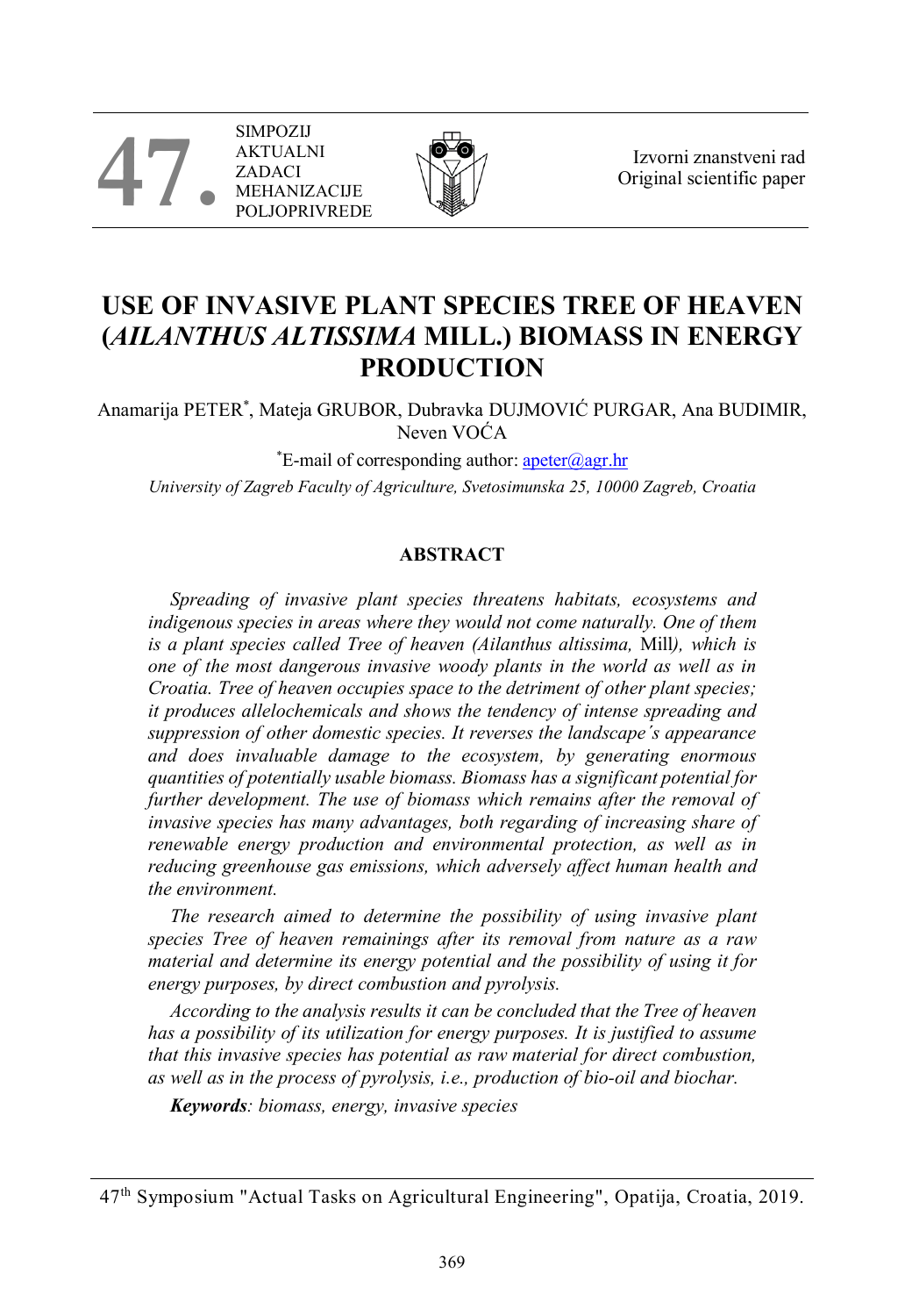#### **INTRODUCTION**

The problem of alien invasive species has become more interesting in recent decades. The control of the introduction and spreading of invasive species, as well as the reduction of their influence on native species and the overall ecosystems, is today one of the most significant challenges of nature protection in Europe. The alien invasive species under The Convention on Biological Diversity, and the Bern Convention as well as in the opinion of numerous authors and institutions, are recognized as the second major threat to biodiversity, right after the direct destruction of natural habitats. In areas where they would never come naturally, alien invasive species endanger habitats, ecosystems and autochthonous species, resulting in numerous negative environmental and economic consequences (Novak and Kravarščan, 2014) by aggressive spreading. For the last decades, their spread has increased by trade, tourism, and travel (Novak and Kravarščan, 2014).

The Tree of heaven is an exotic and invasive deciduous tree that can grow in different environmental conditions, regardless of soil condition and location. This deciduous, extremely opportunistic, aggressive and adaptable species, due to it´s rapid growth, propagation by seeds and by root sprouts, and allelopathic chemical compounds (which suppress autochthonous vegetation) (Kovačić et al., 2008), today is considered to be one of the most invasive tree species in the world and also in Croatia (Novak and Novak, 2017). Tree of heaven was first introduced to Europe in 1740. from central Asia (China). During the 60s of the last century, it was planted in Croatia, as a target species that stabilize the soil and prevent landslides or as an ornamental species (Novak and Novak, 2017). It is known for its use in honey production, herbal medicine, furniture manufacturing, while in China it is used as a construction and tool wood and for the production of cellulose and silk. Most often it could be found at neglected fields, along the road, wild garbage dumps, agricultural areas, and near buildings, houses and other construction objects (Vukojević et al., 2012). According to Novak and Novak (2017), the Tree of heaven is widespread in all counties of Croatia. Its control is challenging and demanding, mainly because of its high regeneration ability, and it is best to use a combination of mechanical and chemical measures of suppression (Novak and Kravaršćan, 2014). Uncontrolled production of large quantities of biomass has aroused testing of its potential for energy production. This study aimed to determine the possibility of using biomass of Tree of heaven, which has remained after its mechanical removal from nature and to identify the differences between locations.

There are numerous possibilities for energy utilization of biomass. The most commonly used is a direct combustion process where biomass, without previous conversion into other forms, serves as a fuel (Trkmić and Janješ, 2012) for obtaining electrical and thermal energy. Apart from combustion, for further energy production or biomass conversion into various types of solid, liquid or gaseous fuels and products, other biochemical and thermochemical processes are used. Pyrolysis is a process which involves heating of organic materials (biomass) to temperatures from 300 to 1.400  $\degree$ C in the absence of oxygen. At such high temperatures, organic materials thermally decompose releasing a vapor phase and a residual solid phase (biochar). On cooling the pyrolysis vapor, polar and high molecular-weight compounds condense out as a liquid (bio-oil) while low-molecular-weight volatile compounds remain in the gas phase (synthetic gas) (Laird et al., 2009). By this processes, instead of just burning biomass, valued products can be obtained. Energy characteristics and the possibility of using the Tree of heaven biomass, through the direct combustion and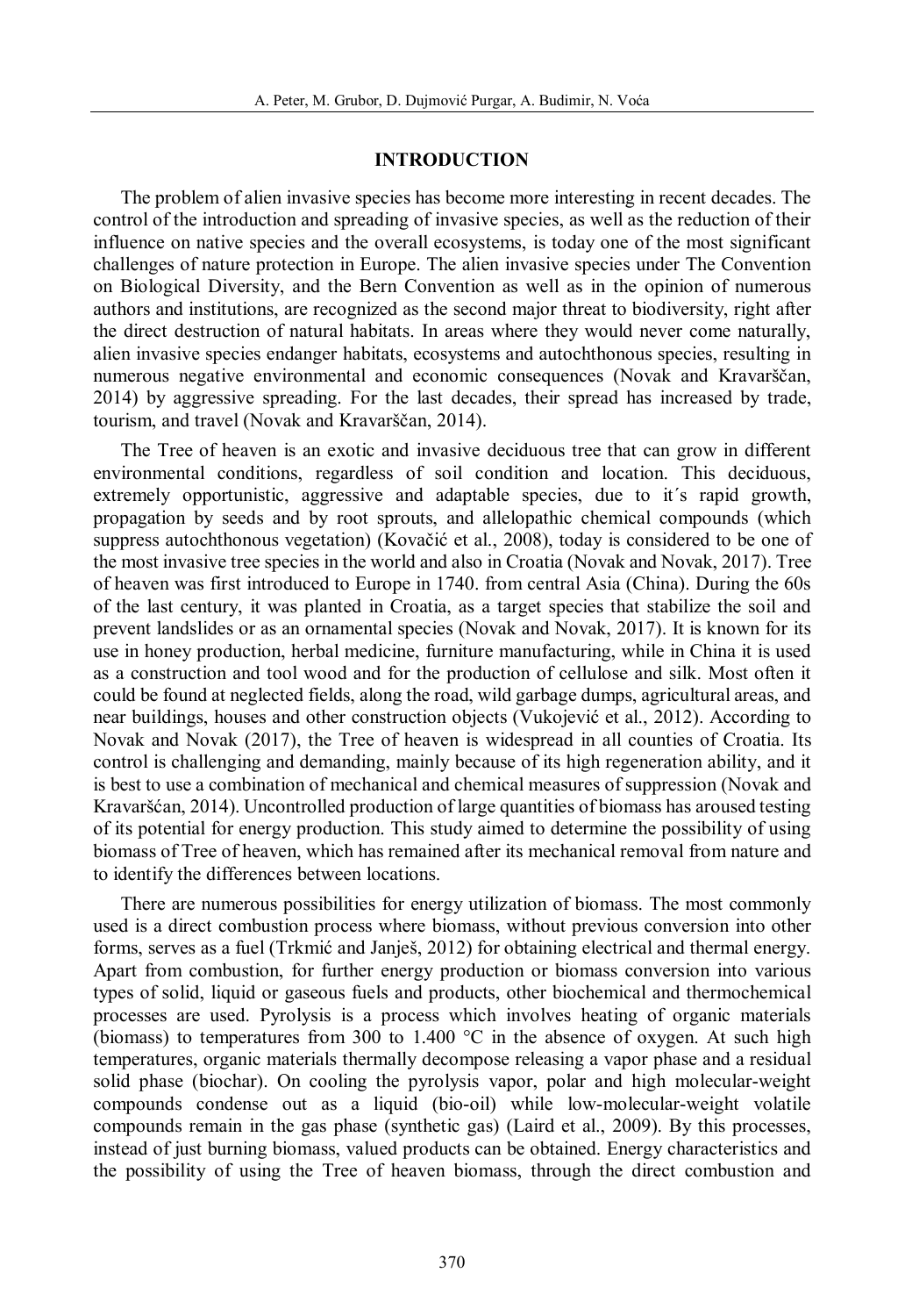pyrolysis for energy purposes were examined, as well as the production of bio-oil as an energy source and biochar as a value-added product.

## **MATERIALS AND METHODS**

The research was conducted at the Department of Agricultural Technology, Storage and Transport at University of Zagreb Faculty of Agriculture. Samples of the invasive plant species biomass were collected in five different locations in the area of Split-Dalmatia County (Klis, 43° 33'34.6 "N 16° 31'18.8" E, Lokvičići, 43° 27'56.3 "N 17° 05'25.4 "E, Gornji Muć, 43° 40'46.5" N 16° 29'38.9 "E, Gornji Muć, 43° 40'31.7" N 16° 29'41.9 "E, Žrnovnica, 43°  $31'09.4''$  N  $16 \degree 32'54.9$  "E) in April 2017. The analyzes were preceded by grounding of samples in the laboratory mill (IKA, Germany), followed by standard methods for determining the water content (HRN EN 18134-2:2015), ash (HRN EN ISO 18122:2015), coke (CEN / TS 15148: 2009), fixed carbon and volatile matter (CEN / TS 15148: 2009), and in the calorimeter IKA C200 (IKA, Germany) the higher heating values in the samples were determined (HRN EN 14918: 2010). Determination of cellulose, hemicellulose and lignin content of raw materials was conducted by the modified standard method ISO 5351-1: 2002. After the analysis of raw materials, i.e., the biomass of Tree of heaven, pyrolysis of samples was conducted in laboratory conditions at a temperature of about 400 °C. The proportion of obtained biochar and bio-oil was calculated, and the biochar was analyzed by the abovementioned standard methods. Analysis of variance (ANOVA) was performed of results obtained by biomass and biochar analyzes, while the differences between the mean values were tested by t-test.

## **RESULTS AND DISCUSSION**

Suitability of the raw material for the production of energy by direct combustion can be assessed by determination of its physicochemical, structural and energy properties. Therefore, Table 1 shows the mean value of the water content in the fresh sample, ash content, coke, volatile matter, fixed carbon as well as the higher and lower heating value of dry matter of the Tree of heaven biomass.

|                         | Location            |                 |                    |                    |                    |  |  |
|-------------------------|---------------------|-----------------|--------------------|--------------------|--------------------|--|--|
|                         | L1                  | L2              | L <sub>3</sub>     | L4                 | L5                 |  |  |
| *Moisture $(\% )$       | 25,88 <sup>BC</sup> | $40,67^{\rm A}$ | $28,89^B$          | $19,30^{\circ}$    | 34,81 <sup>B</sup> |  |  |
| Ash $(\%)$              | $5,43^{\rm B}$      | $6,60^{\rm A}$  | $5,37^{\rm B}$     | $5,83^B$           | $5,65^{\rm B}$     |  |  |
| $\text{Coke}(\%)$       | $15,59^{\rm A}$     | $14,35^{\rm A}$ | $15,99^{\rm A}$    | $13.97^{\rm A}$    | $16,47^{\rm A}$    |  |  |
| Volatile matter $(\%)$  | 81,11 <sup>B</sup>  | $82,36^{\rm A}$ | 79,38 <sup>C</sup> | 81,39 <sup>B</sup> | 78,88 <sup>C</sup> |  |  |
| Fixed carbon $(\% )$    | $6,63^{\circ}$      | $11,60^{\rm B}$ | $14,14^{\rm A}$    | $12,12^B$          | $14,62^{\rm A}$    |  |  |
| **LHV (MJ kg $^{-1}$ )  | $14,68^{\circ}$     | $15,71^{\rm A}$ | $15,01^{\rm B}$    | $14,48^{BC}$       | 15,98 <sup>A</sup> |  |  |
| ***HHV (MJ kg $^{-1}$ ) | $15,96^{\circ}$     | $17,03^{\rm A}$ | $16,35^{\rm B}$    | $16,15^{\circ}$    | $17,29^{\rm A}$    |  |  |

**Table 1** The characteristics of the Tree of heaven biomass samples (dry matter)

\*Moisture content analysis is done on raw biomass; \*\*LHV = lower heating value,

\*\*\*HHV = higher heating value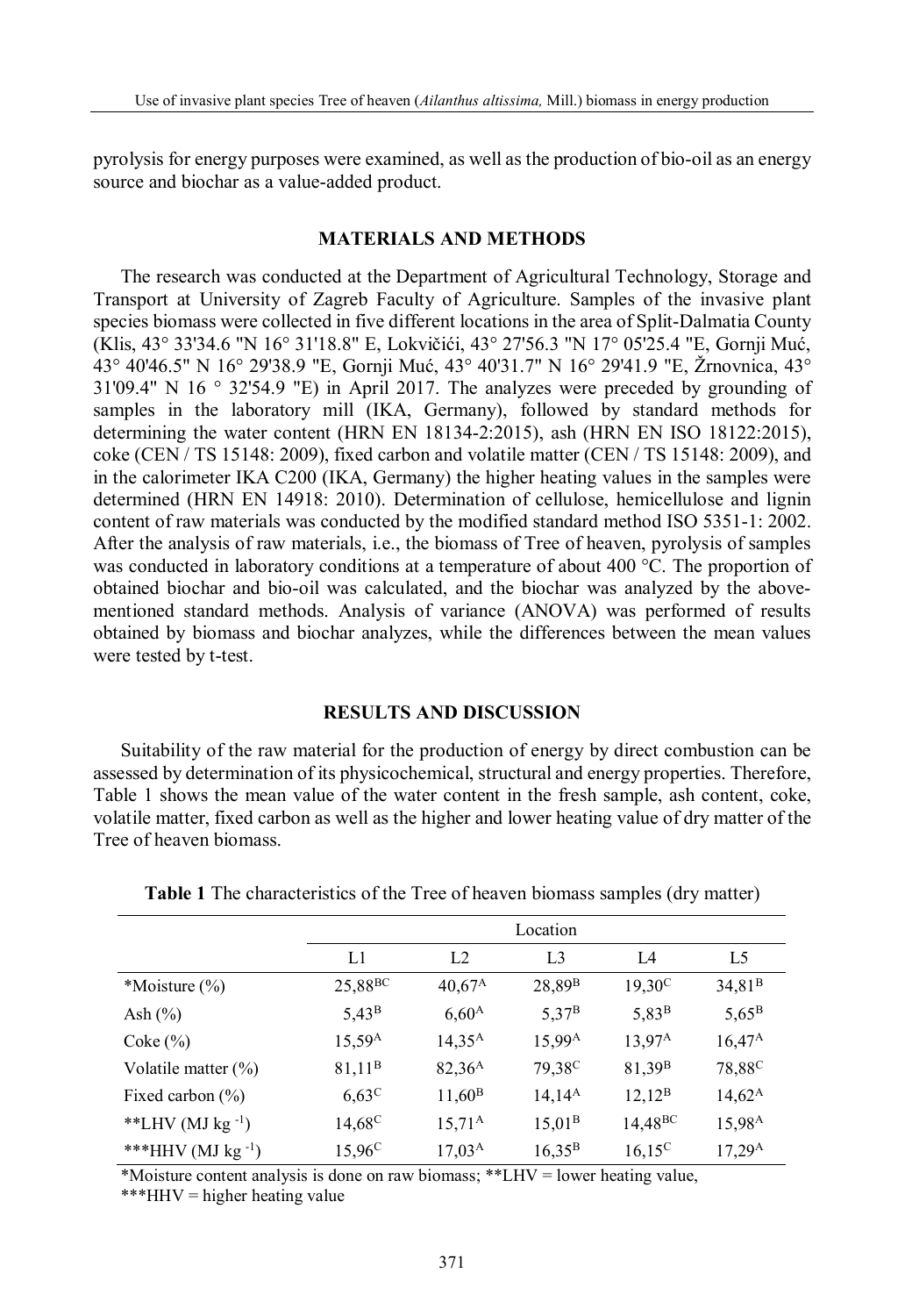The premise for the quality production of biochar is its higher contribution in pyrolysis process (Jurišić et al., 2017). Also, in this study, analyzes of biochar composition were made by standard methods for solid biofuels (Table 2). The water (moisture) in the fuel is found to be a non-combustible ingredient which has a negative impact on the biomass heating values. Part of the energy released during the combustion process is spent on evaporation of water (Francescato et al., 2008). Expected values for water content in biomass vary by about 10% for dried biomass, while for raw biomass they reach up to 50% (Yao et al., 2005). Water content is one of the most important parameters when it comes to fuels properties of biomass because it depends on it how will the biomass be transferred to energy (Ross et al., 2008). Biomass with the low and moderate water content of less than 50% is efficiently used in combustion processes, while alternatively it can be used for thermochemical conversion by gasification and pyrolysis (Permchart and Kouprianov, 2004). Freshly collected biomass typically has a water content of 40 to 65%, while residues of agricultural crops (maize, straw, etc.) that have been exposed to air-drying have about 15% or less (Ross et al., 2008). The water content in the analyzed samples ranged from the lowest value of 19.30% (location 4) up to 40.67% (location 2). A significant difference between the water content of the samples between different locations was determined, as shown in Table 1. The water content in the analyzed biomass samples from most locations is within the expected values. Deviations are only visible at location 2, with slightly elevated values compared to other results (wetland).

Ash is an incombustible mineral residue after the biomass was combusted. The variability of the ash content is affected by the different composition and availability of nutrients in the soil, climatic conditions, type of plant species, part of the plant itself, soil quality as well as fertilization (Vassilev et al., 2010). Vassilev et al. (2010) state that ash content, depending on the type and parts of biomass crops, usually ranges from 0.5% to 3% although they can range from 0.1% to 46%. Francescato et al. (2008) stated that the ash content in agricultural biomass ranges from 2 to 25%. It is desirable that ash content in the raw biomass is not high, given that the ash content and the content of combustible matter are inversely proportional, and by increasing of ash, the content of combustible matter reduces. The ash content in the analyzed samples is significantly different at some locations and differences were noted among the locations, as shown in Table 1. The minimum ash content was 5.37% at location 3, while the highest values were found at location 2 reaching the amount of 6.60%. The results can be compared with the study of grain straw (Grubor et al., 2015) where ash values are ranged from 2.54 to 9.04%. The average amount of ash in biomass of major energy crops in Croatia was 3.14% (Jurišić et al., 2017). Biochar is very heterogeneous and consists of stable and reactive components (Jurišić et al., 2016). Variations in the ash content in biochar depend on the same conditions as in case of biomass. The average value of ash content in biochar samples from all five locations is 22.14%, which is higher than the ash content of biomass. Table 2 shows statistically significant differences in the ash content of biochar between locations. Jurišić et al. (2017) indicate that the average content of ash in the biochar of important energy crops in Croatia was 5.60%, while in the biochar of grain straw; Grubor et al. (2015) indicate ash content values of 9.15 to 16.53%, which are closer to the results obtained in this research. Considering that larger content of ash, cause soot formation and corrosion in biomass combustion systems (Grubor et al., 2015); this biochar does not match the quality of other types of biochar when viewed from the aspect of ash content.

Higher content of coke is a desirable feature of biomass (Boboulos, 2010) and increases the quality of fuel. Coke remains because of the combustion process of flammable or volatile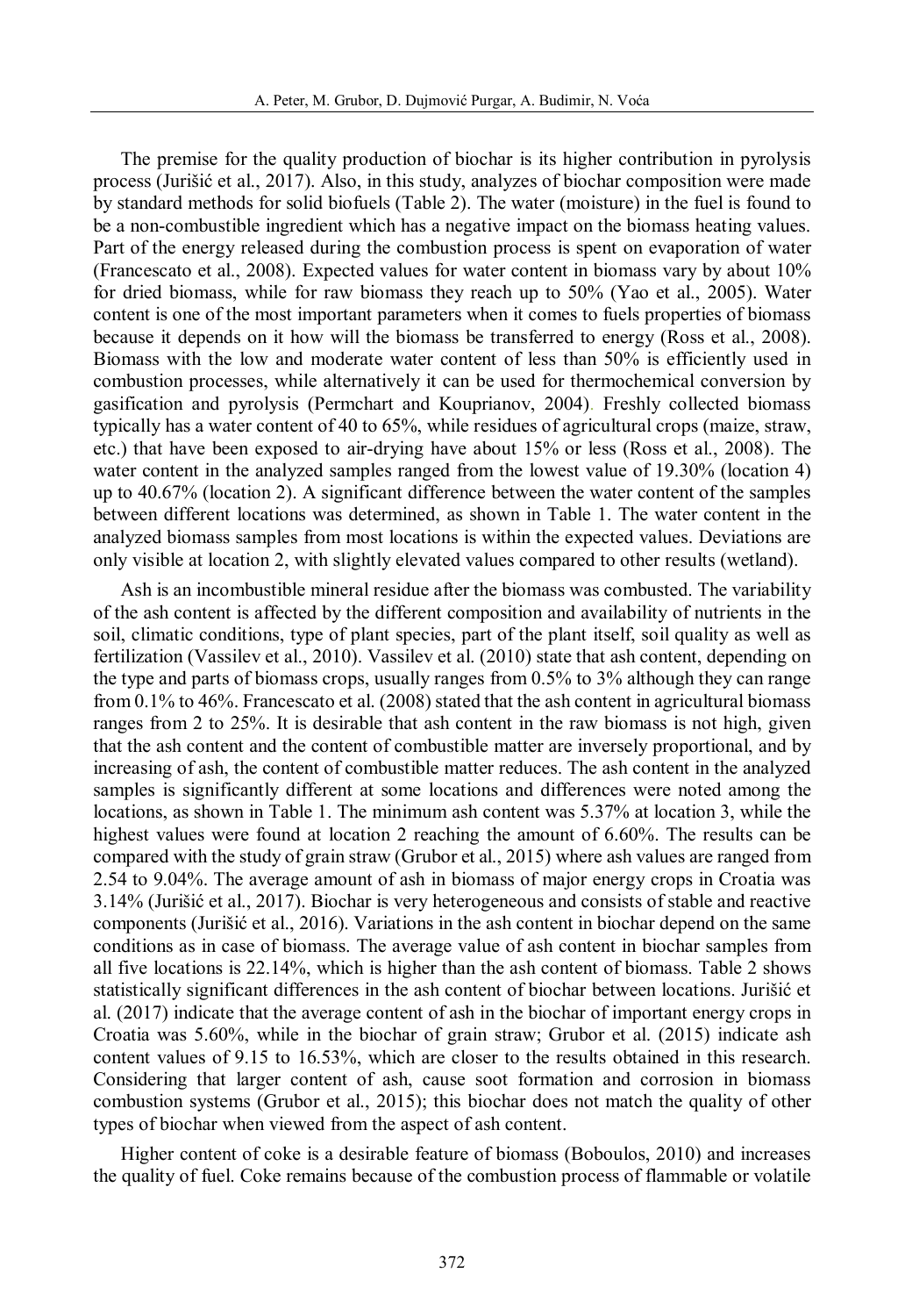substances at very high temperatures (Voća et al., 2018). The average coke content obtained in analyzed samples of biomass ranges from a minimum of 13.97% at location 4 to 16.47% at location 5, and there are no statistically significant differences in the content of coke between the results. Grubor et al. (2015) obtained similar results for coke content from 16.20 to 34.76% in grain straw biomass. Jurišić et al. (2017) obtained the average content of coke in biomass of major energy crops in Croatia around 14.9%. From the aspect of coke content concerning other types of biomass, it can be concluded that it is a suitable material for energy production. According to the results shown in Table 2, it can be concluded that there are no significant differences between the locations in the coke content of biochar. Jurišić et al. (2017) stated the average content of coke in the biochar of important energy crops in Croatia at about 60.10%, while Grubor et al. (2015) did obtain values from 49.69 to 62.89% in grain straw biomass. Considering that the higher value of coke is preferable in biochar, it can be concluded that the Tree of heaven biomass is an excellent raw material for the pyrolysis process.

|                          | Location           |                    |                    |                    |                    |  |  |
|--------------------------|--------------------|--------------------|--------------------|--------------------|--------------------|--|--|
|                          | L1                 | L <sub>2</sub>     | L <sub>3</sub>     | L4                 | L5                 |  |  |
| Ash $(\%)$               | $17,91^{\rm D}$    | 24.98 <sup>A</sup> | $19,30^{\circ}$    | 23.91 <sup>B</sup> | $24,61^{AB}$       |  |  |
| $\csc(\%)$               | $63,57^{\rm A}$    | $63,10^{\rm A}$    | $63,34^{\rm A}$    | $67,64^{\rm A}$    | 68,21 <sup>A</sup> |  |  |
| Volatile matter $(\%)$   | $33,14^A$          | $33,61^{\rm A}$    | 32,01 <sup>B</sup> | $27,71^{\circ}$    | $27,14^C$          |  |  |
| Fixed carbon $(\% )$     | 54,60 <sup>D</sup> | $60,34^{\circ}$    | $61,49^B$          | $65,79^{\rm A}$    | $66,37^{\rm A}$    |  |  |
| **LHV (MJ kg $^{-1}$ )   | $23,51^{\rm B}$    | $22,12^{\rm D}$    | 22,58 <sup>C</sup> | $23,86^{\rm A}$    | $23,82^{\rm A}$    |  |  |
| ***HHV. (MJ kg $^{-1}$ ) | $24,26^{\rm A}$    | $22,79^{\rm B}$    | $23,12^B$          | $24,40^{\rm A}$    | $24,49^{\rm A}$    |  |  |

**Table 2** The characteristics of the Tree of heaven biochar samples (dry matter)

Fixed carbon content (Cfix) represents a solid residue after combustion, i.e., after releasing volatile substances without ash (Garcia et al., 2012). Increase of fixed carbon content the increases heating value, thus improving the quality of biomass as fuel. According to Jarihul et al. (2012), the higher content of fixed carbon in biomass contributes to obtaining a higher amount of biochar regarding bio-oil and synthetic gas. Results of the fixed carbon content obtained from biomass range from 6.63% (location 1) to 14.62% (location 5). There were statistically significant differences between samples from different locations as shown in Table 1. The values of fixed carbon in grain straw biomass are in the range from about 5% (oat straw) to 13% (other straw) (Grubor et al., 2015). Jurišić et al. (2017) indicate that average values of fixed carbon biomass of major energy crops in Croatia are around 11.40%. Tree of heaven biomass has acceptable fixed carbon values, and obtained results were expected since values of the fixed carbon in the biomass of different cultures are similar. According to the results shown in Table 2, it can be concluded that there are significant differences between the locations in the content of fixed carbon in the Tree of heaven biochar. The content of fixed carbon in biochar samples ranges from 54.60 to 66.37%. In the case of grain straw biochar, fixed carbon values range from 33.15 to 50.25% (Grubor et al., 2015). Jurišić et al. (2017) obtained most similar results in the biochar, which also indicate that Tree of heaven is a suitable material for pyrolysis processes, with the 54.50% of fixed carbon in major energy crops biochar in Croatia.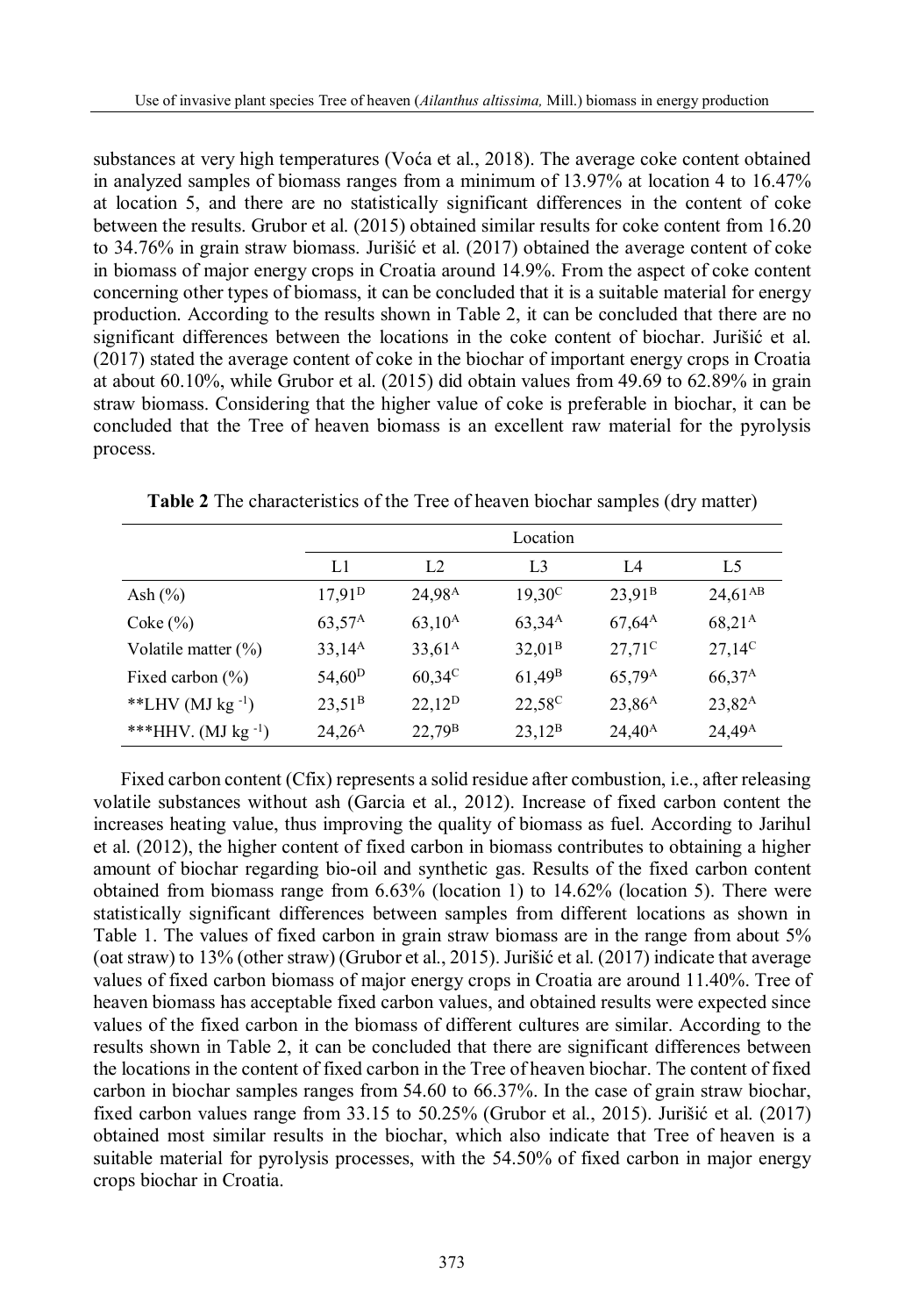During the combustion process, biomass decomposes on volatile gases and the solid residue. The term volatiles refer to the components such as light hydrocarbons, carbon monoxide, carbon dioxide, hydrogen, moisture, and tars released when the fuel is heated at a high temperature. Biomass generally has a very high content of volatile matter, with values that typically range around 75%, but can even increase up to 90%, which of course depends on the type of sample (Khan et al., 2009). In case of high concentrations of volatile matter, biomass is extremely flammable at lower temperatures, unlike fossil fuels. This is an undesirable feature due to the sudden release of energy at lower temperatures, causing that such fuels have lower energy value (Garcia et al., 2012, Quaak et al. al., 1999). Table 1 shows the significant differences between locations of volatile matter analysis of the analyzed biomass. Tree of heaven biomass analyzes shows the results for volatile matter from a minimum value of  $78.88\%$  (location 5) to a maximum value of  $82.36\%$  (location 2), and while the biochar values were ranged from 27.14 to 33.06%. According to Grubor et al. (2015), volatile matter in grain straw biomass were ranged from 34.62 to 79.66%, while in the case of biochar from 37.11 to 50.31%. Jurišić et al. (2017) stated average values of volatile matter of major energy crops biomass in Croatia were around 77.58%. Comparison of results shown that biomass, as well as biochar, have similar, even lower percent of volatiles compared to other biomass or biochars, which is positive for Tree of heaven as a material with energy potential.

The most important feature of each fuel is the heating value, also called calorific value. The heating value is a parameter that represents the amount of energy that can be obtained by combusting a certain amount of biomass (Garcia et al., 2012). It is an indicator of the chemical-related energy in the fuel, which turns into heat through the combustion process (Krička et al., 2010). The heating value of the biomass can be defined by its higher heating value (HHV), which is the energy content on a dry basis. The lower heating value (LHV) is calculated by subtracting the energy needed to evaporate the moisture content of the fuel (Khan et al., 2009). By analyzing the Tree of heaven biomass and biochar, average results of the HHV and LHV were obtained. Lowest HHV was ranged from the minimum value of 15.96 MJ kg<sup>-1</sup>at location 1, to the maximum HHV at location 5 of 17.29 MJ kg<sup>-1</sup>. The LHV was ranged from the minimum value of 14.68 MJ kg<sup>-1</sup> at location 1 to the 15.98 MJ kg<sup>-1</sup> at location 5. Table 1 shows the heating values of the analyzed biomass, while Table 2 shows data of the heating values for biochar, with statistically significant differences between the locations. In the grain straw biomass, Grubor et al. (2015) obtained an HHV from 16,41 to 18.24 MJ kg<sup>-1</sup>, while Jurišić et al. (2017) recorded the average HHV of major energy crops biomass in Croatia of 17.69 MJ kg<sup>-1</sup>. In case of biochar, obtained HHV of Tree of heaven were ranged from 22.79 to 24.49 MJ  $kg^{-1}$  and LHV from 22.12 to 23.86 MJ  $kg^{-1}$ . Grubor et al. (2015) recorded the HHV of biochar from 24.72 to 25.70 MJ kg<sup>-1</sup>, while Jurišić et al. (2017) recorded an average HHV of biochar 30.67 MJ kg<sup>-1</sup>. By comparing those values, it is evident that higher heating values of biomasses as well as of the biochar are similar to other results.

Biomass is a complex heterogeneous mixture consisting of key structural components such as cellulose, hemicellulose, and lignin. Voća et al., (2018) stated that most of the agricultural lignocellulose biomass consists of lignin (10-25%), hemicellulose (20-30%), and cellulose (40-50%). Lignin provides structures strength, and biomass with higher lignin content is more suitable for producing electricity and/or heat by direct combustion (Grubor et al., 2015). According to the results shown in Figure 1, it can be concluded that the highest content of cellulose was found in samples of location 5, highest content of lignin was found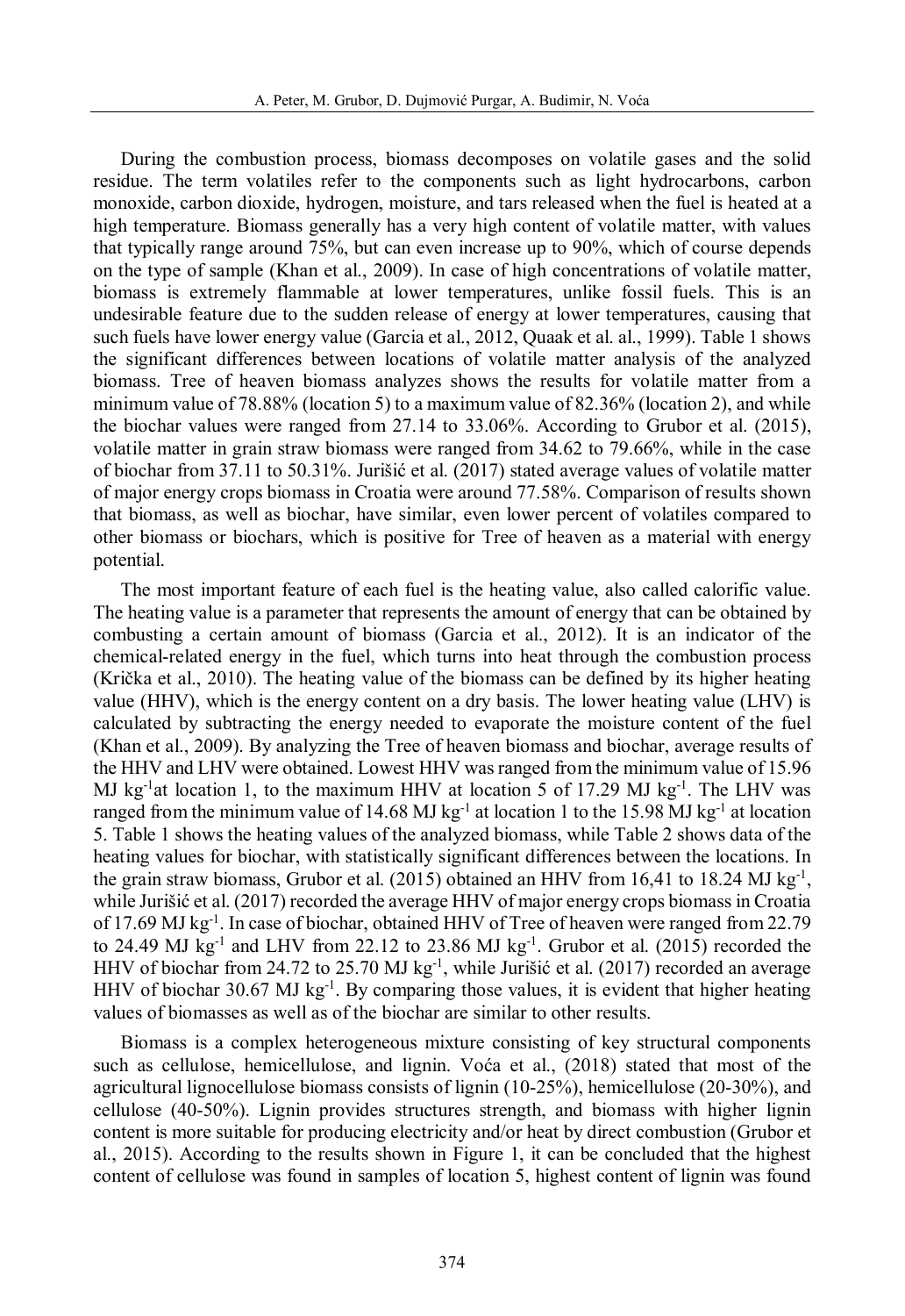in samples of location 3, and highest content of hemicellulose was found in samples from location 1. According to Grubor et al. (2015), the content of cellulose in the biomass of grain straw was ranged from 30.64 to 45.66%, the lignin content was ranged from 22.28 to 29.27%, and the hemicellulose was ranged from 17.56 to 39.67%. By comparing the obtained values with the literature data and the expected values for biomass, it is apparent that the lignin content is higher than expected, and it can be concluded that the biomass is suitable for direct combustion.



**Figure 1** Cellulose, lignin and hemicellulose yield in Tree of heaven biomass

| $\frac{0}{0}$ | <b>Biomass</b>     |                     |                   | <b>Biochar</b>    |                   |                   |                    |                    |                   |                    |
|---------------|--------------------|---------------------|-------------------|-------------------|-------------------|-------------------|--------------------|--------------------|-------------------|--------------------|
|               | L1                 | L <sub>2</sub>      | L <sub>3</sub>    | I A               | L5                | L1.               | L <sub>2</sub>     | L <sub>3</sub>     | I <sub>4</sub>    | L <sub>5</sub>     |
| C             | 37.73 <sup>D</sup> | 44.71 <sup>B</sup>  | $46,46^{\rm A}$   | $42.9^\circ$      | $43,55^{\rm BC}$  | $66,02^{\rm A}$   | $61,19^{\circ}$    | 66,85 <sup>A</sup> | $64.26^{\rm B}$   | $66,31^{\rm A}$    |
| Н             | $5,85^{\rm A}$     | 6.03 <sup>A</sup>   | $6.14^{A}$        | $5,99^{\rm A}$    | 6.01 <sup>A</sup> | $3,45^{\rm A}$    | 3.07 <sup>A</sup>  | 2.49 <sup>B</sup>  | 2.48 <sup>B</sup> | 3,06 <sup>A</sup>  |
| N             | 2.97 <sup>A</sup>  | 2.91 <sup>A</sup>   | 2.56 <sup>A</sup> | $1,63^B$          | $2,38^{\rm A}$    | 3,99 <sup>A</sup> | 2.98 <sup>BC</sup> | 3.10 <sup>B</sup>  | $2,62^{\circ}$    | $3,95^{A}$         |
| S             | 0.38 <sup>A</sup>  | 0.36 <sup>A</sup>   | $0.35^{A}$        | 0.30 <sup>A</sup> | $0.35^{A}$        | $0.45^{\rm A}$    | $0.35^{A}$         | 0.39 <sup>A</sup>  | 0.53 <sup>A</sup> | $0.52^{\rm A}$     |
| Ο             | $53,07^A$          | $45,99^{\text{CD}}$ | $44.5^{\rm D}$    | $49,18^{B}$       | $47,72^{\rm BC}$  | $26,09^{\rm D}$   | $32,41^{\rm A}$    | $27.18^{\circ}$    | $30,11^B$         | 26.17 <sup>D</sup> |

**Table 3** Content of carbon, hydrogen, nitrogen, sulfur and oxygen in biomass and biochar (dry matter)

From the obtained values of the Tree of heaven biomass and biochar (Table 3), it can be noted that the highest, most desirable amount of carbon and hydrogen, as well as the lowest amount of sulfur and oxygen content, have locations 2 and 4, although the differences between locations are minimal. The analyzed biomass contains oxygen ranging from 47.20 to 47.71%, carbon in the range of 42.48 to 43.39%, hydrogen ranging from 6.14 to 6.29%, nitrogen ranging from 2.76 - 3.40% and sulfur 0.35-0.40%.

In Figure 2, the mean value of the obtained bio-oil and biochar after the pyrolysis is shown graphically. The pyrolysis process of organic matter is very complex, and this process generates three important products – biochar and volatile and non-volatile gases (bio-oil) (Jurišić et al., 2017). Depending on the conditions of the process (such as the particle size in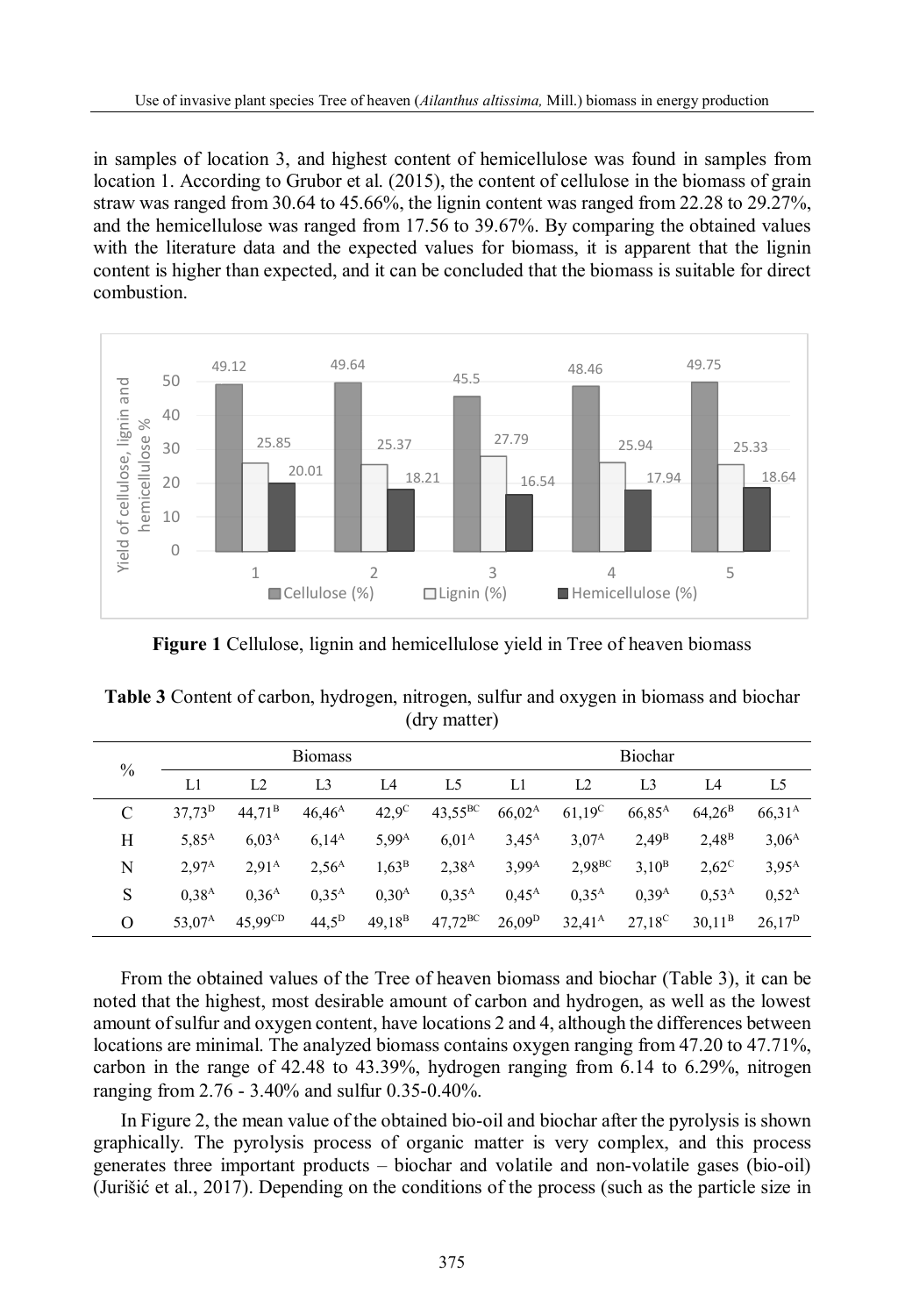the biomass material and the temperature of the process itself), carbon-rich biochar was obtained (yield: 10-35%), volatile gases (yield: 30-70%) and non-volatile gases manifested as bio-oil: 15-35%). Furthermore, the content of biochar after pyrolysis is proportional to the lignin and hemicellulose content in biomass (Jahirul et al., 2012). The highest amount of biochar (39.52%) was obtained by analyzing the samples of location 2 and the lowest amount of biomass (28.30%) by analyzing samples from site 4. It is also evident that the most significant amount of bio-oil (59.60%) was obtained by analyzing samples of location 4, and the smallest amount of bio-oil (40.39%) by analyzing samples of location 2. The biochar yields in grain straw range from about 55 to 75% (Grubor et al., 2015). Jurišić et al. (2017) indicate slightly lower amounts of biochar (23.93%) and bio-oil (33.13%) in major energy crops in Croatia. There is an excellent potential for biochar and bio-oil production compared to the comparative literature approximate values.



**Figure 2** Pyrolysis products in Tree of heaven biomass samples yield

## **CONCLUSIONS**

Based on this research of the invasive species Tree of heaven (*Ailanthus altissima*) biomass, its potential as a raw material for direct combustion, as well as in the process of pyrolysis, i.e., the production of bio-oil as an energy source and biochar as a value-added product was confirmed.

There is a significant difference in Tree of heaven biomass between sites in the content of water, ash, fixed carbon, volatile substances, and heating values. There is a significant difference in the biochar of the Tree of heaven between the sites for ash and heating values.

Tree of heaven biomass contains water ranging from 19.3 to 40.67%, indicating that the results fit into the literature values. Water content from site 2 makes an exception with its elevated value (which is acceptable, given that unlike others, location 2 it is a wetland area).

Analysis of the ash content in biomass (5.37 - 6.60%) and biochar (17.91 - 24.98%) showed higher ash content compared to the literature, which is not a desirable feature of biomass. Expected results of volatile substances stated in the literature, were lower than in biomass what indicates that Tree of heaven is not desirable raw material for direct combustion, but low values of volatile substances in biochar shows that biochar is a desirable raw material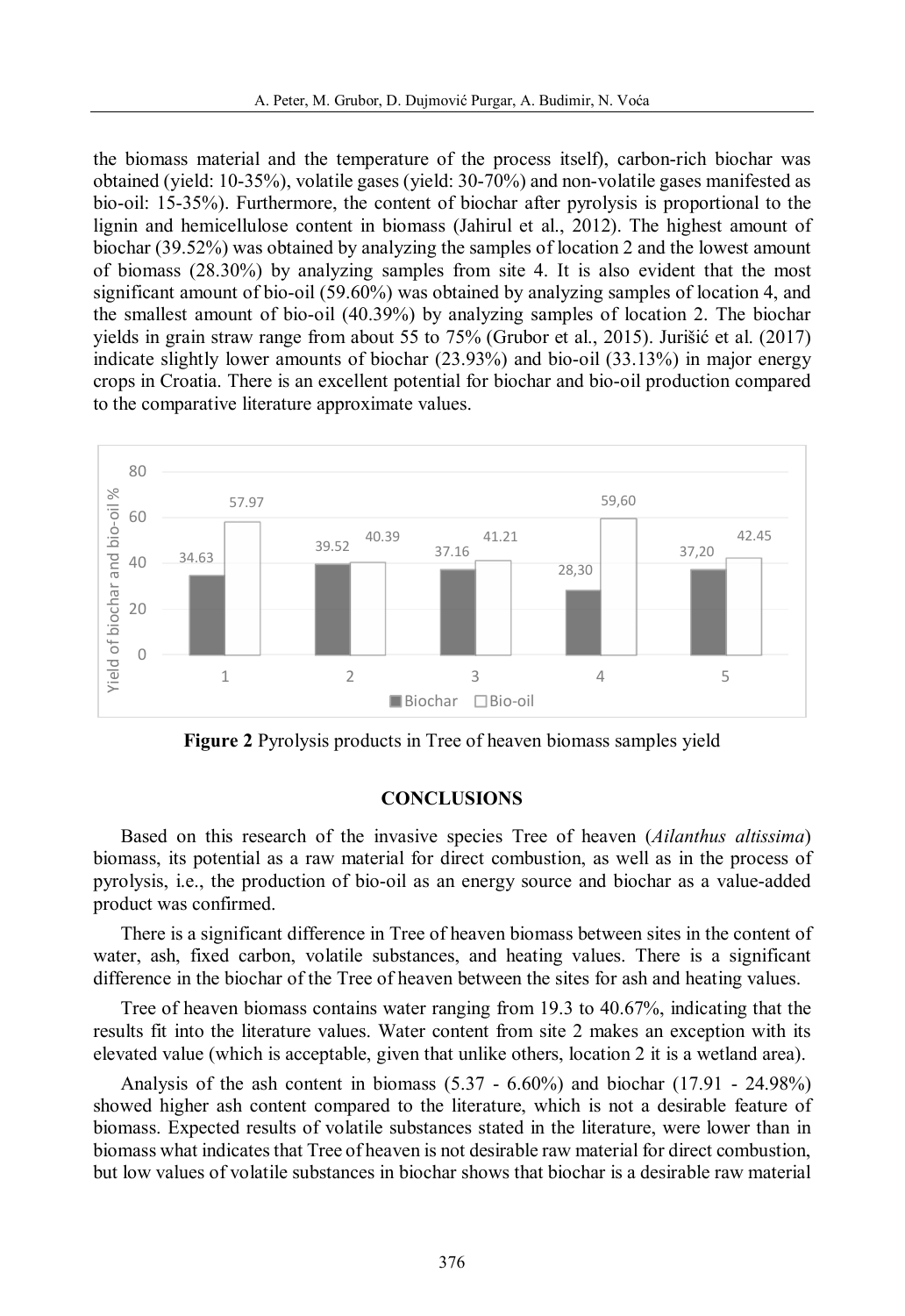for pyrolysis processes. From the perspective of coke, fixed carbon and heating values in biomass and biochar, biomass represent a potential raw material for energy production.

#### **ACKNOWLEDGEMENTS**

This research was funded by the Croatian Science Foundation (HRZZ) within the project "Young Researchers' Career Development Project – Training of Doctoral Students", cofinanced by the European Union, under the OP "Efficient Human Resources 2014-2020" from the ESF funds.

### **REFERENCES**

- Boboulos, M. (2010). Biomass Properties and Fire Prediction Tools. Bookboon. (ISBN 978-87-7681- 627-8).
- Francescato, V., Antonini, E., Bergomi, L. Z. (2008). Priručnik o gorivima iz drvne biomase. Regionalna energetska agencija Sjeverozapadne Hrvatske.
- Garcia, R., Pizarro, C., Lavín, A. G., Bueno, J. L. (2012). Characterization of Spanish biomass wastes for energy use. Bioresource Technology. 103: 249-258.
- Grubor, M., Krička, T., Voća, N., Jurišić, V., Bilandžija, N., Antonović, A., Matin, A. (2015). Iskoristivost slame žitarica za proizvodnju zelene energije. Zagreb. Krmiva, 57: 63-68.
- Jahirul, M. I., Rasul, M. G., Chowdhury, A. A., Ashwath, N. (2012). Biofuels production through biomass pyrolysis - a technological review. Energies, 5(12), 4952-5001.
- Jurišić, V., Voća, N., Bilandžija, N., Krička, T., Antonović, A., Grubor, M., Matin, A., Kontek, M. (2017). Pirolitička svojstva važnijih energetskih kultura u RH. Zbornik radova. 52. Hrvatski i 12. Međunarodni simpozij agronoma, Dubrovnik, Hrvatska. 651-655.
- Jurišić, V., Krička, T., Matin, A., Bilandžija, N., Antonović, A., Voća, N., Torić, T. (2016). Proizvodnja energije i proizvoda dodane vrijednosti pirolizom koštica trešnje i višnje. Zbornik radova. 51. Hrvatski i 11. Međunarodni simpozij agronoma, Opatija, Hrvatska. 475-479.
- Khan, A. A., De Jong, W., Jansens, P. J., Spliethoff, H. (2009). Biomass Combustion in Fluidized Bed Boilers: Potential Problems and Remedies. Fuel Process. Tehnol., 90:21-50.
- Kovačić, S., Nikolić, T., Ruščić, M., Milović, M., Stamenković, V., Mihelj, D., Jasprica, N., Bogdanović, S., Topić, J. (2008). Flora jadranske obale i otoka, 250 najčešćih vrsta, PMF, školska knjiga, Zagreb.
- Krička, T., Voća, N., Bilandžija, N., Sito, S. (2010). Higher heating values estimation of horticultural biomass from their proximate and ultimate analyses data, J. Food Agric. Environ., 8, 767-771.
- Laird, D.A., Brown, R.C., Amonette, J.E., Lehmann, J. (2009). Review of pyrolisis
- platform for coproducing bio-oil and biochar. Biofuels, Bioprod. Bioref. 3: 547-562.
- Novak, M., Novak, N. (2017). Rasprostranjenost invazivne strane vrste pajasena [*Aillanthus altissima* (Mill.) Swingle] po županijama Republike Hrvatske. Glasilo biljne zaštite, 329-337.
- Novak, N., Kravarščan, M. (2014). Pajasen [(*Ailanthus altissima* (Mill.) Swingle] strana invazivna biljna vrsta u Hrvatskoj, Glasilo biljne zaštite, 254-261.
- Permchart, W., Kouprianov, V. I. (2004). Emission performance and combustion efficiency of a conical fluidized-bed combustor firing various biomass fuels. Bioresour. Tech. 92, 83-91.
- Quaak, P., Knoef, H., Stassen, H. (1999.): Energy from Biomass: A Review of Combustion and Gasification Technologies. The International Bank for Reconstruction. SAD.
- Ross, A. B., Jones, J. M., Kubacki, M. L., Bridgeman, T. (2008). Classification of macroalgae as fuel and its thermochemical behaviour. Bioresour Technol 99:6, 494-504.